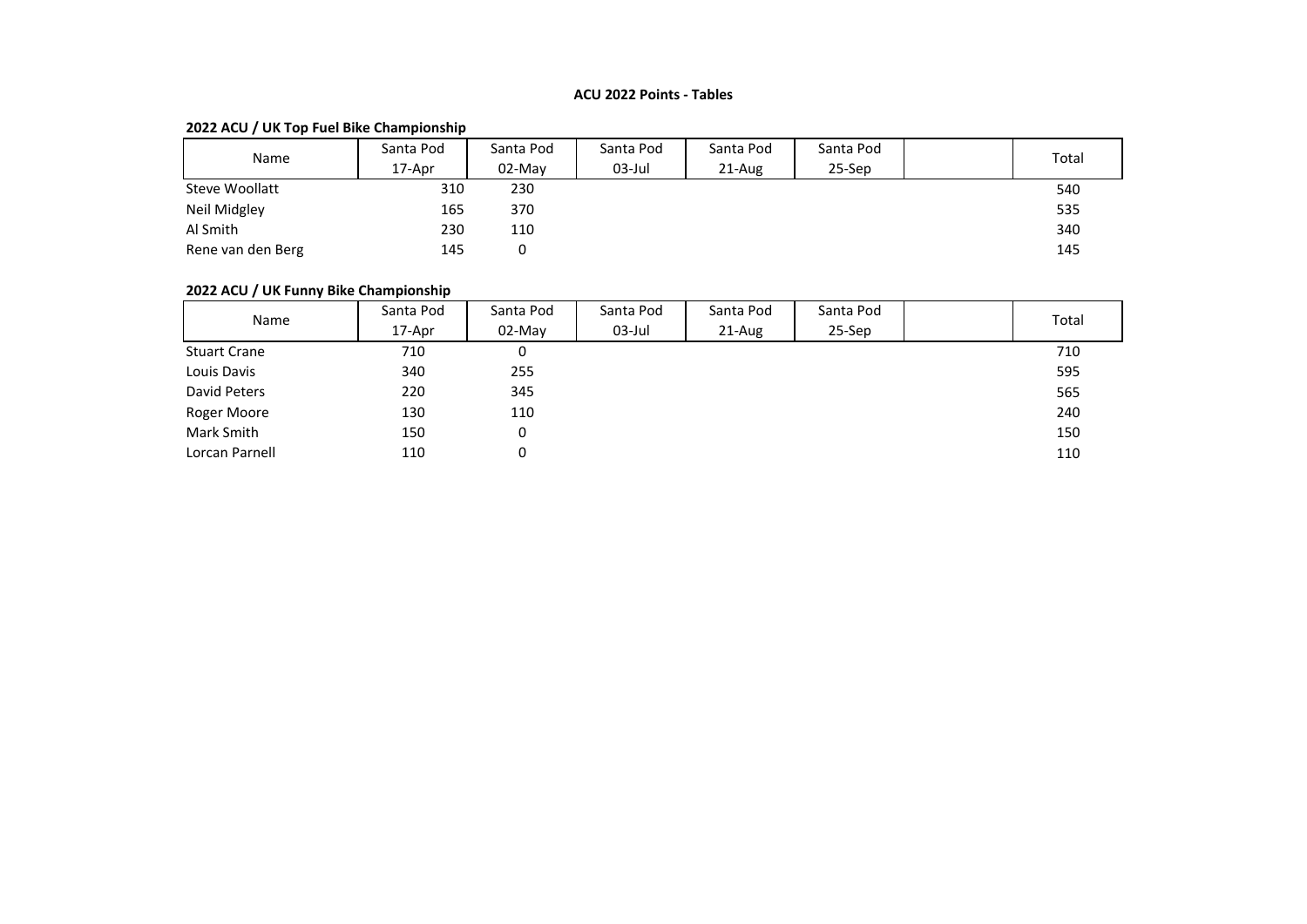| Name                  | Santa Pod | Santa Pod | Santa Pod | Santa Pod | Santa Pod | Total |
|-----------------------|-----------|-----------|-----------|-----------|-----------|-------|
|                       | 17-Apr    | 02-May    | 03-Jul    | 21-Aug    | 25-Sep    |       |
| <b>Steve Venables</b> | 490       | 420       |           |           |           | 910   |
| Dániel Donát Lencsés  | 650       | 0         |           |           |           | 650   |
| Jake Mechaell         | 180       | 450       |           |           |           | 630   |
| Alan Morrison Jr      | 170       | 260       |           |           |           | 430   |
| Mark Dainty           | 160       | 120       |           |           |           | 280   |
| <b>Ross Morrison</b>  | 140       | 130       |           |           |           | 270   |
| Dave Smith            | 250       | 0         |           |           |           | 250   |
| Mark Hope             | 0         | 240       |           |           |           | 240   |
| Steve Wood            | 220       | 0         |           |           |           | 220   |
| Margot Schmidt        | 110       | 110       |           |           |           | 220   |
| Stephen Mead          | 130       | 0         |           |           |           | 130   |

#### **2022 ACU / UK Super Street Bike Championship**

### **2022 ACU / UK Competition Bike Championship**

| Name            | Santa Pod | Santa Pod | Santa Pod | Santa Pod | Santa Pod | Total |
|-----------------|-----------|-----------|-----------|-----------|-----------|-------|
|                 | 17-Apr    | $02$ -May | $03$ -Jul | 21-Aug    | 25-Sep    |       |
| Shawn Buttigieg | 540       | 640       |           |           |           | 1180  |
| Chris Neary     | 460       | 270       |           |           |           | 730   |
| Graham Dance    | 280       | 380       |           |           |           | 660   |
| Jordan Kenway   | 340       | 140       |           |           |           | 480   |
| Leonard Paget   | 170       | 250       |           |           |           | 420   |
| Mick Winyard    | 150       | 160       |           |           |           | 310   |
| Leo Lester      | 130       | 120       |           |           |           | 250   |
| Dave Thomas     | 110       | 110       |           |           |           | 220   |
| John McLean Sr  | 0         | 130       |           |           |           | 130   |
| Aswin Le Noble  | 120       | 0         |           |           |           | 120   |